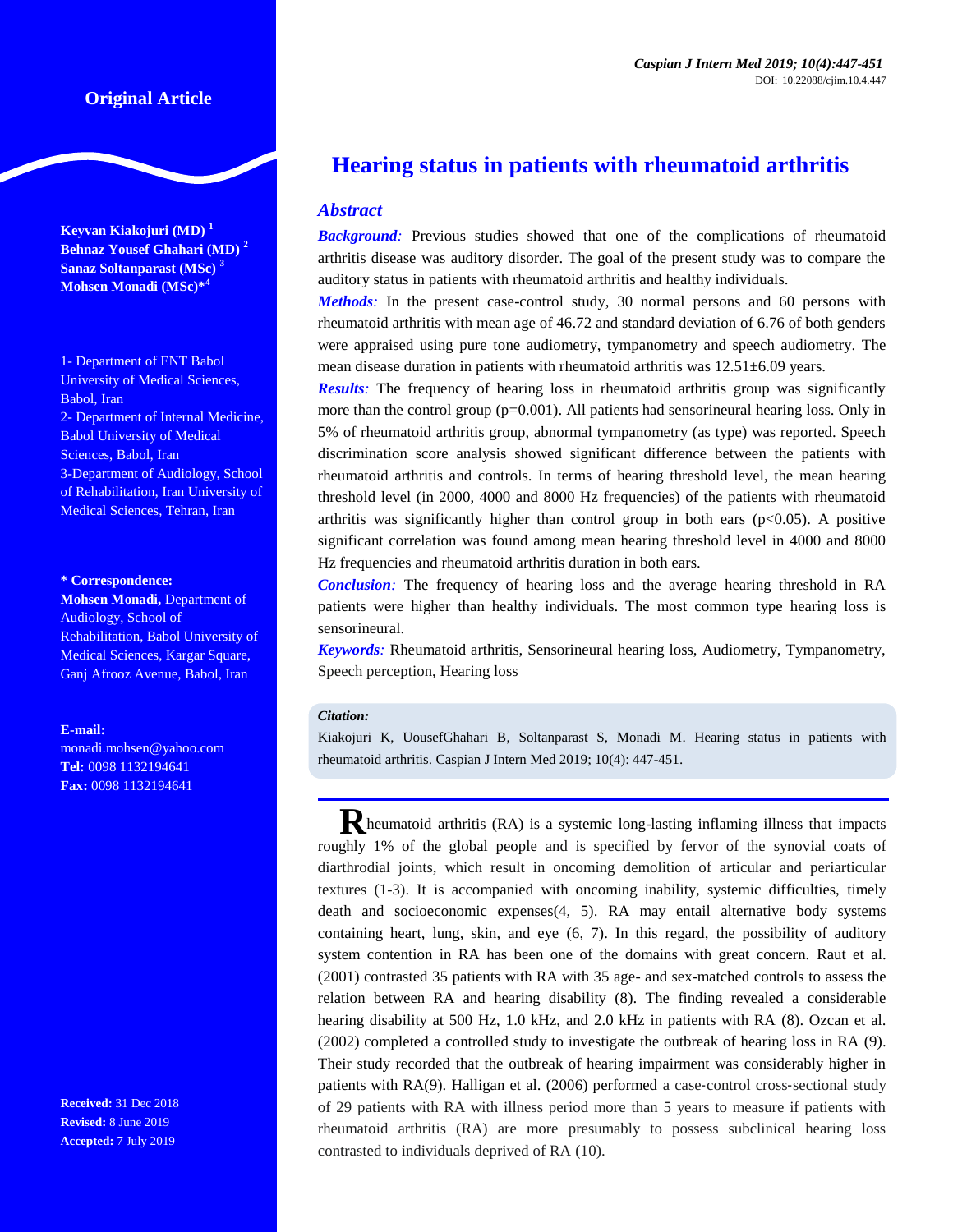According to the results, individuals with RA did not display any objective hearing threshold dissimilarity from subjects deprived of RA [\(10\)](#page-3-7). However, in general the auditory system is negatively affected in patients with RA, but the specifications of the hearing impairment (HI) are insignificantly realized until now. Both sensorineural hearing loss (SNHL), conductive hearing loss (CHL) and or mixed type have been recorded. Currently, the pathogenesis of hearing disability in RA is not distinctly recognized [\(11\)](#page-3-8). Nevertheless, the incudostapedial and incudomalleolar joints involvement by the similar inflammatory and ruinous modifications as another joint, could make CHL and the inner ear lesion because of vasculitis or neuritis, or the ototoxicity of antirheumatic drugs used for RA treatment leading to SNHL[\(12-14\)](#page-3-9).

Since the relationship among RA and hearing impairment is as again argumentative $(1, 15, 16)$  $(1, 15, 16)$  $(1, 15, 16)$  $(1, 15, 16)$  $(1, 15, 16)$  and just a little systematic inquiries have contrasted the proficiency and feasible impairment of the auditory system in patients with RA, so the goal of present study was to specify and compare hearing impairment in these group of patients and healthy controls employing pure tone audiometry (PTA), speech audiometry and tympanometry.

On the other hand, in this study with the establishment of age limits, the elimination of presbycusis was achieved for the first time in Iran.

#### **Methods**

In this study, based on previous similar study, 30 normal individuals and 60 patients with RA were evaluated. Normal individuals and patients with RA were selected from cases attending a rheumatology clinic at Ayatollah Rouhani Hospital, Babol.

The patients with RA were not included in the study if there was any history of hearing aid use, familial hearing loss, neurological problems, congenital head and neck anomalies, convulsions, epilepsy, head trauma, ototoxic medications, brain surgery and RA more than 5 years according to medical records. In an age-matched control group, besides the mentioned items, absence of RA was also confirmed by a skilled rheumatologist. All patients and volunteers gave informed consent and this research was conducted with the approval of the Ethics Committee of Babol University of Medical Sciences. First, a comprehensive case history was gathered by an expert researcher via a definite questionnaire, covered the demographic, socioeconomic and clinical specifications of the study population, in the Otolaryngology Clinic of Ayatollah Rouhani Hospital. Then a thorough ENT inspection was done for every contributor with specific stress on hearing discontents. Otoscopic inspection was performed to examine the ear canal, cerumen, and healthy eardrum at the Otolaryngology Clinic of Ayatollah Rohani Hospital. If there was a cerumen, cleansing was done. Then audiological valuation was carried out in a sound-proof room and included evaluation of pure tone audiometry, speech audiometry and tympanometry was applied to all patients and controls via skilled audiologist who was sightless to the study group contributor.

Pure tone audiometry was performed to check each person's hearing status at frequencies of 250,500, 1000, 2000, 4000 and 8000 Hz using an ASTRA audiometer and TDH39 headphone. Hearing was accepted as abnormal if the hearing threshold was higher than 20 dB at each frequency. Speech audiometry included SRT and SDS using dissyllabic and monosyllabic words respectively, was also performed/evaluated.

Tympanometric tests were performed to determine tympano-ossicular chain compliance and middle-ear pressure with a Zodiac (Madsen) impedance audiometer at a probe tone frequency of 226 Hz. Statistical analysis was conducted by SPSS 18 statistical software at significance level of p<0.05. Since the data distribution was normal, Pearson correlation coefficient, one way ANOVA, t-test and chi square were used for statistical analysis.

#### **Results**

Our study was conducted on 60 patients with RA (55 females and 5 males) with a mean age of 47.20 and standard deviation of 7.43 and 30 normal individuals (24 females and 6 males) with mean age of 45. 76 and standard deviation of 5.17 years, aged between 18-60 years**.**

The basic information of the control group and the group of people with RD showed frequency of hearing loss in rheumatoid arthritis group was significantly more than the control group (p=0.001) and all of whom showed a SNHL. The mean threshold value for both ears of the patients with RA and the controls were compared (table 1).

A statistically significant difference was found between the average of hearing thresholds of both ears in the two groups.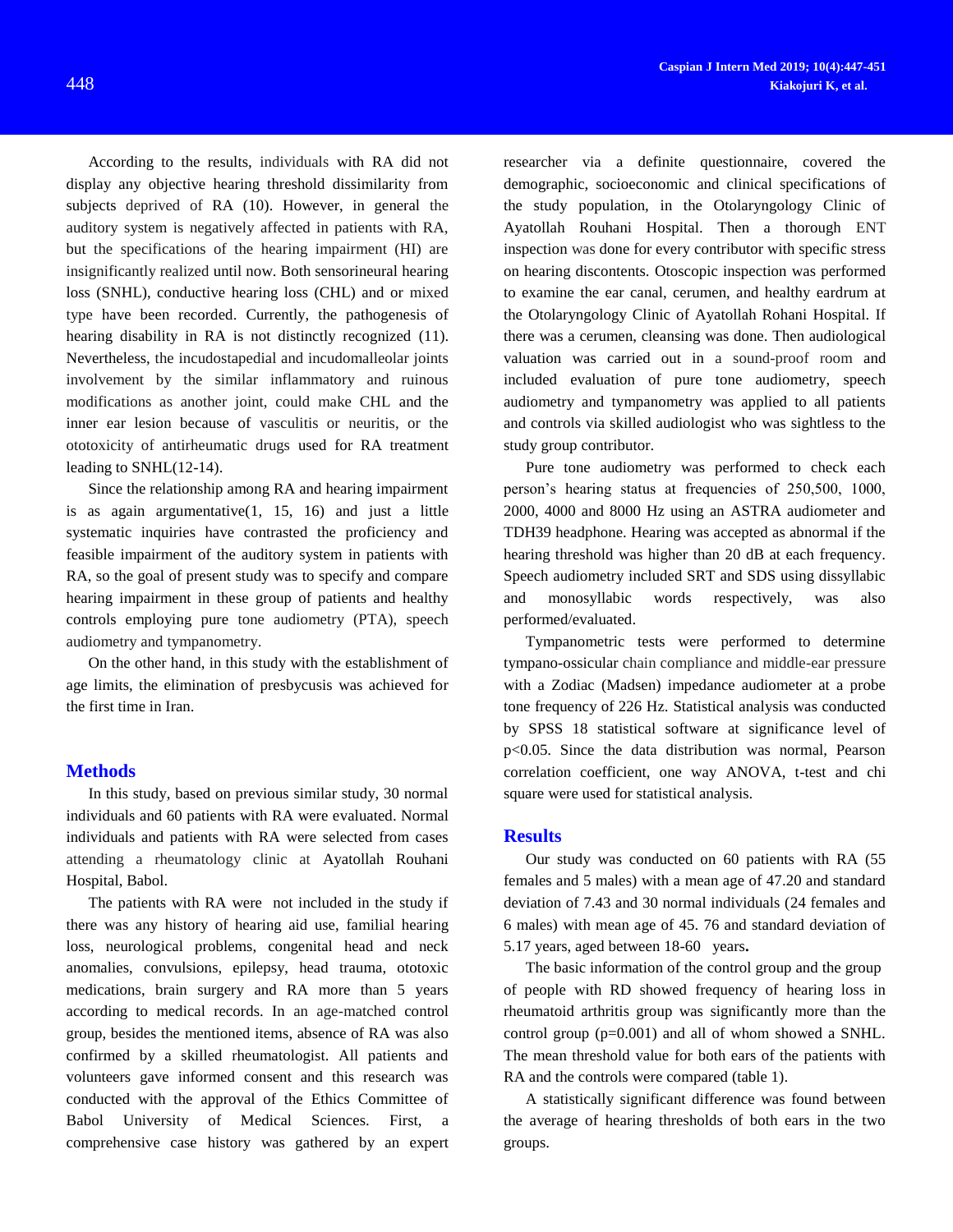**Table 1. Comparison of the mean threshold value in patients with RA and the controls in the right and left ears.**

| <b>Frequency</b> | <b>RA</b>        | <b>Control</b>   | <b>P</b> value |
|------------------|------------------|------------------|----------------|
|                  | $(mean \pm SD)$  | $(mean \pm SD)$  |                |
| 250              | $7.40 + 3.67$    | $6.33 \pm 3.92$  | 0.22           |
| 500              | $8.70 + 3.47$    | $7.33 + 3.40$    | 0.09           |
| 1000             | $10.30 + 3.69$   | $9.0 + 3.05$     | 0.1            |
| 2000             | $14.1 \pm 7.86$  | $11.16 \pm 3.95$ | 0.002          |
| 4000             | $16.9 \pm 11.24$ | $11.1 + 4.08$    | 0.002          |
| 8000             | $23 \pm 16.51$   | $13.3 + 6.47$    | 0.001          |

In 3 (5%) patients of the RA group, an As-type tympanogram (Reduced mobility of the tympanic membrane caused by a stiffened middle ear system can cause a shallow peak on the tympanogram, called a Type A<sub>s</sub> tympanogram) was observed, 2 of whom showed bilateral As type, whereas 1 patient showed a unilateral as type. All persons in the control group showed normal tympanogram. As shown in table 2, a positive significant correlation was found among disease duration and mean hearing threshold value in both ears at 4000Hz and 8000Hz.

**Table 2. Assessing the correlation among disease duration and mean hearing threshold value in both ears**

| RA       | <b>Hearing threshold</b> |       |       |             |       |         |         |
|----------|--------------------------|-------|-------|-------------|-------|---------|---------|
| duration | <b>250</b>               |       | 500   | <b>1000</b> | 2000  | 4000    | 8000    |
| Right    | r                        | 0.182 | 0.272 | 0.203       | 0.204 | 0.349   | 0.300   |
| ear      | Pvalue                   | 0.20  | 0.06  | 0.15        | 0.15  | $0.01*$ | $0.03*$ |
| Left ear | $\mathbf{r}$             | 0.174 | 0.096 | 0.218       | 0.256 | 0.295   | 0.294   |
|          | Pvalue                   | 0.22  | 0.50  | 0.12        | 0.07  | $0.03*$ | $0.03*$ |

RA (rheumatoid arthritis)

Table 3 shows the mean and standard deviation of SDS and SRT values for both ears of the control group and the group of people with RD. These results revealed no statistically significant difference between the average of SRT values of both ears of persons in RA and control groups. While a statistically significant difference was noted for mean SDS values in both ears between the patients with RA and controls.

# **Table 3. Descriptive statistics of SDS and SRT values in control group and the group of people with RD**

| <b>Variable</b> | <b>Speech</b><br>audiometry | <b>RA</b>           | <b>Control</b>   | р.<br>value |
|-----------------|-----------------------------|---------------------|------------------|-------------|
| Right ear       | <b>SRT</b>                  | $14.28 \pm 5.83$    | $10.34 + 3.26$   | 0.08        |
|                 | <b>SDS</b>                  | $93.56 \pm 4.69$    | $96.07 + 3.29$   | 0.03        |
| Left ear        | <b>SRT</b>                  | $13.02 \pm 6.1393.$ | $10.63 \pm 3.65$ | 0.17        |
|                 | <b>SDS</b>                  | $28 + 3.46$         | $95.84 \pm 3.62$ | 0.04        |

SRT (speech recognition threshold) SDS (speech discrimination score)

RA (rheumatoid arthritis)

## **Discussion**

This study has shown a higher spread of hearing loss, particularly sensorineural kind, in RA patients. Our data were in line with those of the prior search that demonstrated subjects with RA have more presumably possess a SNHL[\(13,](#page-3-11) [17-24\)](#page-4-1).nonetheless, Rosenberg et al. (1978) could not detect any degree of relation among RA and hearing loss[\(25\)](#page-4-2). In determining the correlation between RA disease duration and hearing impairments, a positive significant correlation was found among disease duration and mean hearing threshold value in both ears at 4000Hz and 8000Hz. Ozturk et al. (2004) and Dikici et al. (2009) studies also concurred with the detection of the present study and demonstrated that hearing impairment progressed with the duration of the disease [\(11,](#page-3-8) [13\)](#page-3-11). In 2011, Arslan et al. examined the relation between incidence of hearing loss and duration of disease in 44 RA patients with mean age of  $47.2 \pm 11.2(26)$  $47.2 \pm 11.2(26)$ . The results of this study showed no relation between the incidence of hearing loss and duration of disease[\(26\)](#page-4-3). In 2016, Vega et al. investigated hearing in RA population[\(12\)](#page-3-9). They carried out their study on fifty-three patients with rheumatoid arthritis and 71 patients with an indigenous condition of health who were matched for age and gender $(12)$ . In their study, no correlation was found between those diagnosed with SNHL using PTA and the duration of the disease $(12)$ . These inconsistencies may be due to the differences in the characteristics of studied subjects.

We showed the type A tympanogram only in 5% of patients. Our results are similar to Gonzalez et al. (2015) , Lobo et al. (2016) , Rahne et al. (2017) , Galarza-Delgado et al. (2017) and Ahmadzade et al.'s (2017) studies which demonstrated no significant difference between the stiffness of ossicular chains and RA[\(15,](#page-3-10) [27-30\)](#page-4-4) .In 2011, Arslan et al. compared 44 RA patients with 44 voluntary healthy controls[\(26\)](#page-4-3). The results of this study showed that there were significant differences among the two studied groups in terms of Type A tympanogram [\(26\)](#page-4-3). Takatsu et al. (2005) evaluated the degree of hearing impairment in patients with rheumatoid arthritis (RA) [\(2\)](#page-3-12). The findings of this study showed the type- A tympanogram significantly increased in the patients with RA compared with the controls [\(2\)](#page-3-12). Ozcan et al. (2002) investigated hearing and middle ear functions in 37 patients with RA and 35 controls to study the prevalence and the nature of hearing loss in RA [\(9\)](#page-3-6). The results of this study showed higher prevalence of abnormal tympanogram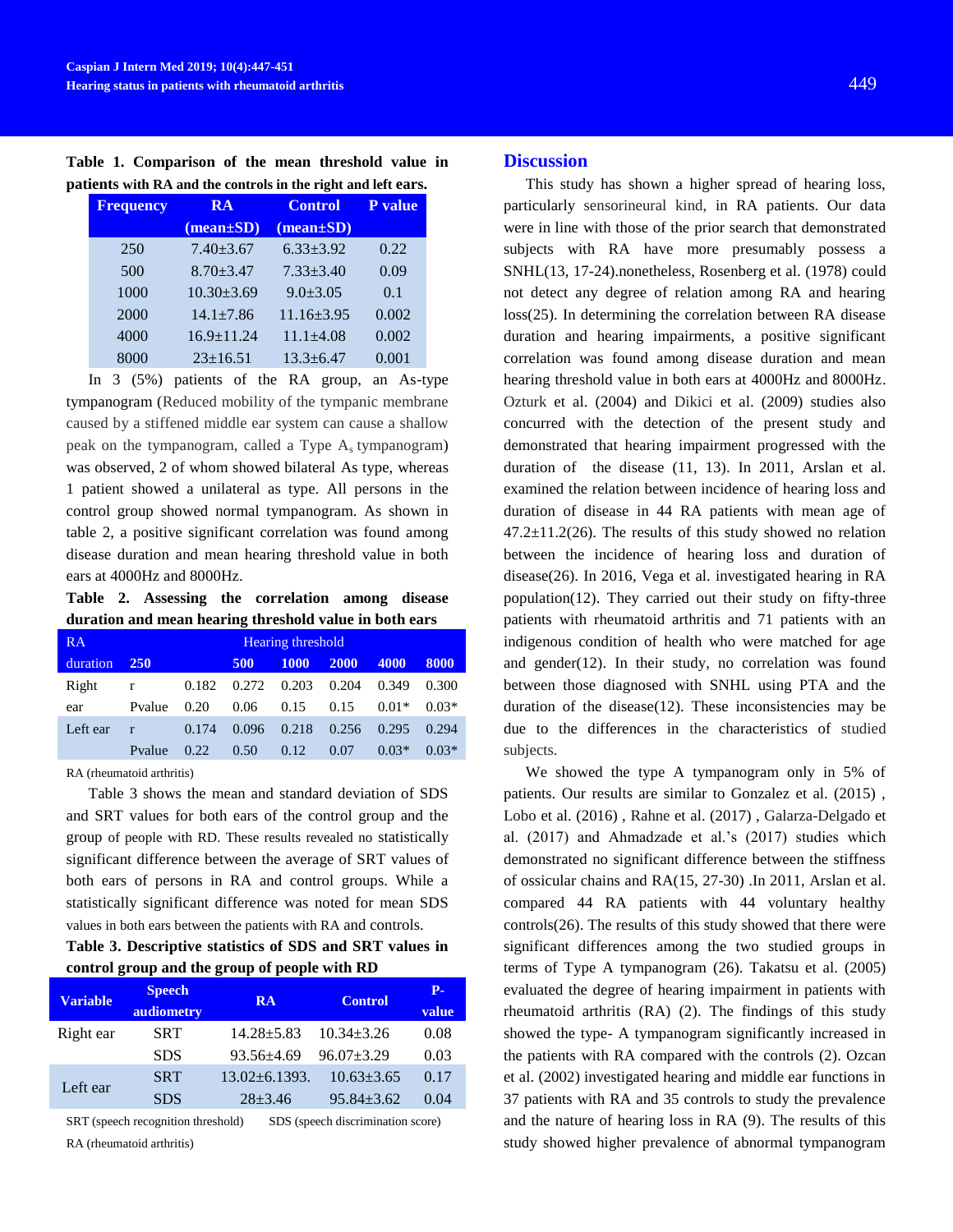in RA patients [\(9\)](#page-3-6). In 1980, Reiter et al. measured the middle ear immittance in RA patients (31). In their study, immittance data disclosed abnormal discoveries in 59% of the patients (31). The discrepancies between these findings may be due to differences in the mean age and the number of samples. In the present study, the relation between speech reception threshold and RA and the findings showed that this test has failed to separate patients with RA from controls. On the other hand, in this study a statistically significant difference was noted for mean SDS values in both ears between the patients with RA and controls. So it can be supposed that the disease process touched beyond the cochlea. Unlike the present study, Ozcan et al. , Raut et al. and Ahmadzade et al.'s study results showed no statistically significant difference between the two groups in terms of mean SDS values [\(9,](#page-3-6) [20,](#page-4-5) [28\)](#page-4-6). According to Galarza-Delgado et al.'s studies in 2017, RA subjects recognized >70% of the monosyllabic and trisyllabic words in speech audiometry [\(29\)](#page-4-7). More studies are needed to clear the difference. For future researches, we recommend that the patients' auditory status should be compared in active and passive phases of the disease.

In conclusion the present study showed that the frequency of hearing loss in rheumatoid arthritis group was significantly more than the control group**.** Accordingly, audiological assessment should be considered in routine evaluation of patients with RA, to prevent hearing-related handicap.

### **Acknowledgments**

This article is an approved project of Babol University of Medical Sciences with contract number 2219. We would like to acknowledge the Rehabilitation Research Center and Ayatollah Rouhani Hospital of Babol for their utmost help with the project.

**Conflicts of interest:** The author's declare that they have no competing interest.

## **References**

<span id="page-3-0"></span>1. Yildirim A, Surucu G, Dogan S, Karabiber M. Relationship between disease activity and hearing impairment in patients with rheumatoid arthritis compared with controls. Clin Rheumatol 2016; 35: 309- 14.

- <span id="page-3-12"></span>2. Takatsu M, Higaki M, Kinoshita H, Mizushima Y, Koizuka I. Ear involvement in patients with rheumatoid arthritis. Otol Neurotol 2005; 26: 755-61.
- 3. Emamifar A, Hansen IMJ. An update on hearing impairment in patients with rheumatoid arthritis. J Otol 2018; 13: 1-4.
- <span id="page-3-1"></span>4. Jeong H, Chang YS, Baek SY, et al. Evaluation of audiometric test results to determine hearing impairment in patients with rheumatoid arthritis: analysis of data from the Korean National Health and Nutrition Examination Survey. PloS One 2016; 11: e0164591.
- <span id="page-3-2"></span>5. Firestein GS. Evolving concepts of rheumatoid arthritis. Nature 2003; 423: 356-61.
- <span id="page-3-3"></span>6. McInnes IB, Schett G. The pathogenesis of rheumatoid arthritis. New Engl J Med 2011; 365: 2205-19.
- <span id="page-3-4"></span>7. Huang CM, Chen HJ, Huang PH, et al. Retrospective cohort study on risk of hearing loss in patients with rheumatoid arthritis using claims data. BMJ Open 2018; 8: e018134.
- <span id="page-3-5"></span>8. Raut VV, Cullen J, Cathers G. Hearing loss in rheumatoid arthritis. J Otolaryngol 2001; 30: 289-94.
- <span id="page-3-6"></span>9. Özcan M, Karakuş FM, Gündüz O, Tuncel Ü, Şahin H. Hearing loss and middle ear involvement in rheumatoid arthritis. Rheumatol Int 2002; 22: 16-9.
- <span id="page-3-7"></span>10. Halligan CS, Bauch CD, Brey RH, et al. Hearing loss in rheumatoid arthritis. Laryngoscope 2006; 116: 2044-9.
- <span id="page-3-8"></span>11. Ozturk, A, Yalcin, S, Kaygusuz, I, et al. High-frequency hearing loss and middle ear involvement in rheumatoid arthritis. Am J Otolaryngol 2004; 25: 411-7.
- <span id="page-3-9"></span>12. Lasso de la Vega M, Villarreal IM, Lopez-Moya J, Garcia-Berrocal JR. Examination of hearing in a rheumatoid arthritis population: role of extended-highfrequency audiometry in the diagnosis of subclinical involvement. Scientifica 2016; 2016: 571383.
- <span id="page-3-11"></span>13. Dikici O, Muluk NB, Tosun AK, Unlusoy I. Subjective audiological tests and transient evoked otoacoustic emissions in patients with rheumatoid arthritis: analysis of the factors affecting hearing levels. Eur Arch Otorhinolaryngol 2009; 266: 1719-26.
- 14. Seçkin Ü, Özoran K, Ikinciogullari A, Borman P, Bostan EE. Hydroxychloroquine ototoxicity in a patient with rheumatoid arthritis. Rheumatol Int 2000; 19: 203-4.
- <span id="page-3-10"></span>15. Lobo FS, Dossi MO, Batista L, Shinzato MM. Hearing impairment in patients with rheumatoid arthritis: association with anti-citrullinated protein antibodies. Clin Rheumatol 2016; 35: 2327-32.